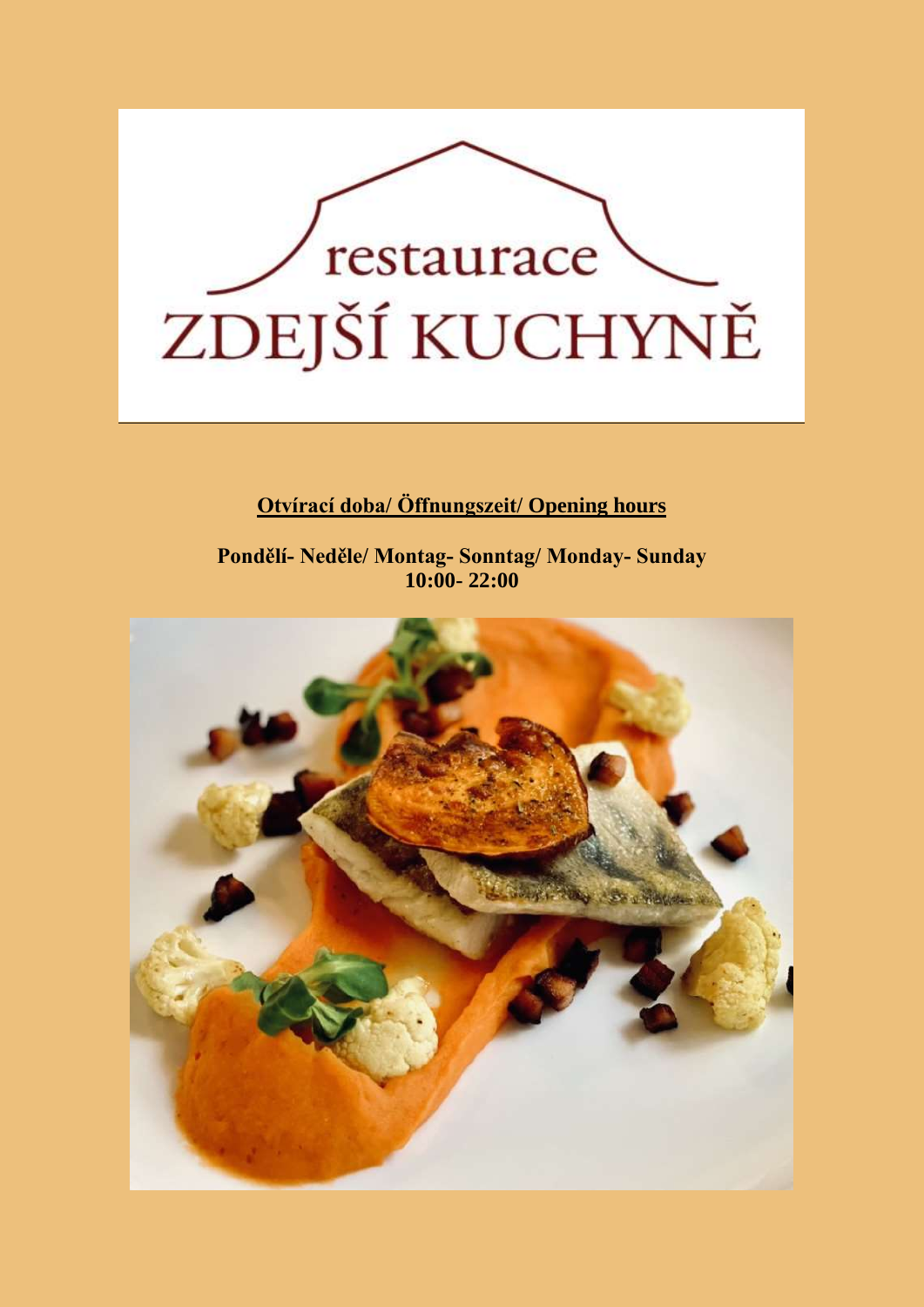### **Obědové menu/ Mittagsmenü/ Lunch menu**

### **125g Smažený sýr s bramborovými hranolky, domácí tatarka a malý salátek**

 **199 Kč/ 8,00 EUR**

*Panierter Käse mit haugemachte Remoulade, Pommes Frites, kleiner Salat Fried cheese with homemade tartar sauce, french fries, small salad*

### **200g Smažené sumčí hranolky se zeleninovým salátem a bylinkovým dipem**

 **289 Kč/ 11,70 EUR**

*Gebratene Wels- Pommes mit gemischten Salat und Kräuter Dip Fried catfish fries with vegetable salad and herb dip*

**200g Pečené kuřecí špízy s bramborovými hranolky a domácí tatarkou 269 Kč/ 10,90 EUR** *Gebackene Hähnschenspieße mit hausgemachter Remoulade, Pommes Frites Roasted chicken skewers with homemade tartar sauce, french fries*

**200g Řízečky z vepřové panenky s bramborovými hranolky, brusinkami a domácí tatarkou 289 Kč/ 11,70 EUR** *Schweinefiletkotelletts, Pommes Frites, Preiselbeeren, hausegamchte Remoulade*

*Pork tenderloin schnitzels, french fries, cranberries, homemade tartar sauce*

**1ks Dorty a zákusky dle nabídky**/ *Desserts laut Tagesmenü/ Desserts according to the daily offer*  **69 Kč/ 2,80 EUR**

# **Sezónní nabídka z třeboňských sádek**

**----------------------------------------------------------------------**

**120g Kapří tataráček se sezamovými semínky, nakládanou zeleninou, křepelčím vejcem a pečenou bagetkou 239 Kč/ 9,70 EUR**

*Karpfen Tartar mit Sesam, eingelegten Gemüse, Wachtelei und gebackenem Baguette Carp tartare with sesame seeds, pickled vegetables, quail egg and toasted baguette*

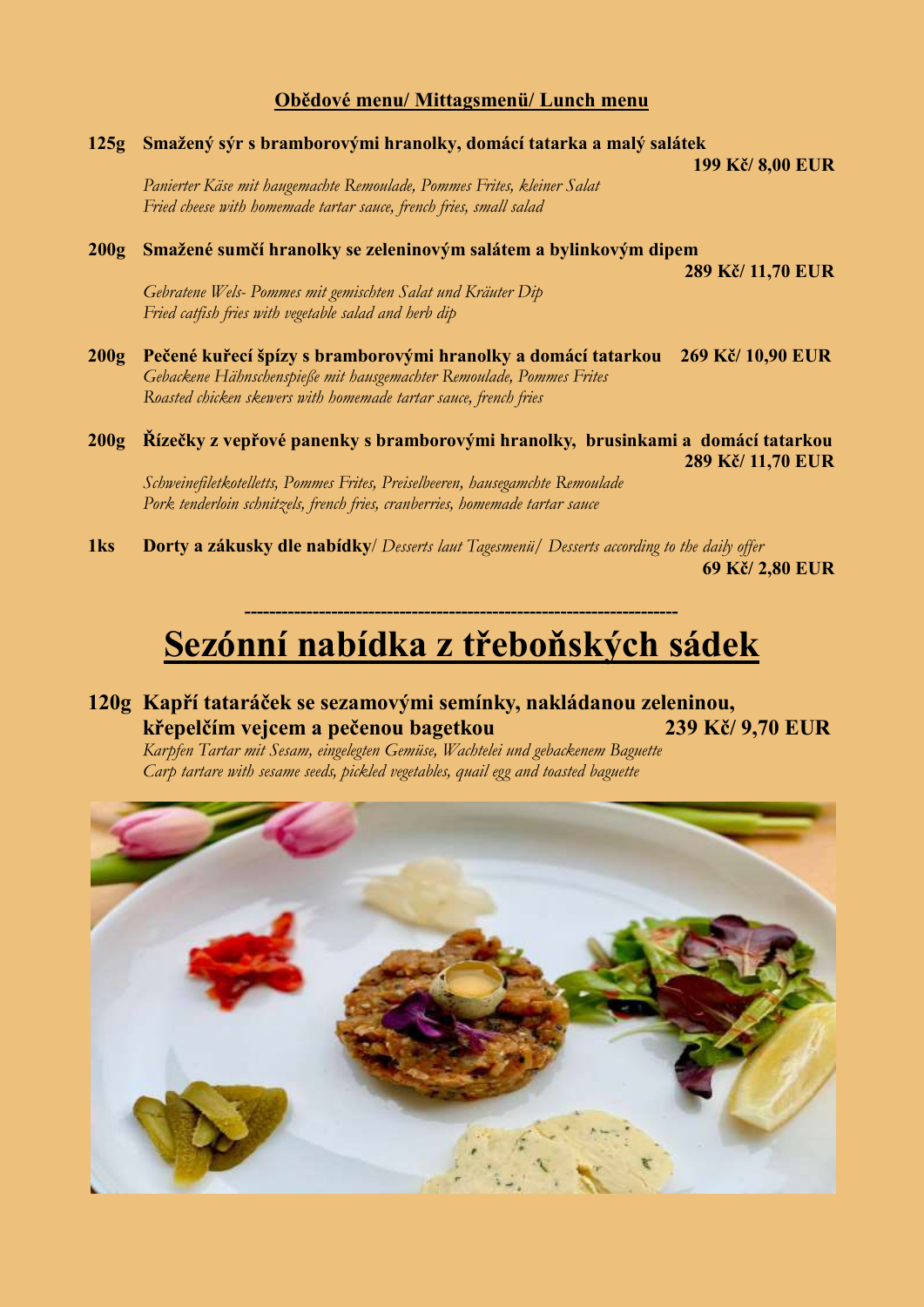### **Předkrmy/ Vorspeisen/ Starters**

## **100g Plátky marinovaného lososa v kopru a ginu, rozpečená bagetka, listový salát 159 Kč/ 6,40 EUR** *Marinierte Lachsscheiben in Dill und Gin, geröstetes Baguette, Salat Slices of salmon marinated in dill and gin, toasted baguette, salad* **Polévky/ Suppen/ Soups 0,33l Zdejší rybí polévka s máslovými krutony 75 Kč/ 3,00 EUR** *Regionale Fischsuppe mit Buttercroûtons Traditional fish soup with butter croutons* **0,33l Hovězí vývar se zeleninou, masem a nudlemi 69 Kč/ 2,80 EUR** *Rinderbrühe mit Gemüse, Fleisch und Nudeln Beef broth with vegetables, meat and noodles* **Ryby/ Fisch/ Fish 200g Kapří filet s omáčkou z lišek s lískovými oříšky a šťouchanými brambory 285 Kč/ 11,50 EUR** *Karpfenfilet mit Pfifferlingssauce, Haselnüssen und Kartoffelstampf Carp fillet served with chanterelle mushroom sauce, hazelnuts and mashed potatoes* **200g Filet z candáta s batátovým pyré, praženou slaninou a pečeným květákem 319 Kč/ 12,80 EUR** *Zanderfilet mit Süßkartoffelpüree, geröstetem Speck und geröstetem Blumenkohl Zander fillet served with sweet potato puree, crispy bacon and roasted cauliflower* **200g Pečený okoun na česneku s omáčkou z rajčat a oliv, bylinková tarhoňa 299 Kč/ 12,10 EUR** *Gebratener Barsch auf Knoblauch mit Tomaten- Oliven Sauce, Kräutertargon Bass roasted with garlic, served with tomato and olive sauce, herb tarhonya (pasta pearls)* **Masové pokrmy/ Fleischgerichte/ Meat dishes 200g Pomalu pečený vepřový bok se šouletem a rozmarýnovou omáčkou 279 Kč/ 11,30 EUR** *Langsam gebratene Schweinelende mit Shoulet und Rosmarinsauce Slowly roasted pork belly served with cholent (peas and groats) and rosemary sauce* **200g Telecí roláda nadívaná bylinkami a kaštany, s listovým špenátem a bramborovými noky 295 Kč/ 11,90 EUR** *Kalbsroulade gefüllt mit Kräutern und Kastanien, mit Spinat und Kratoffelgnocchi Veal roulade stuffed with herbs and chestnuts, served with spinach and potato gnocchi* **180g Pečené prsíčko z perličky se šalotkou a karotkou, na bramborovém pyré s vinnou omáčkou 299 Kč/ 12,00 EUR**

*Gebratene Perlhuhnbrust mit Schalotten und Karotte, auf Kartoffelpüree mit Weinsauce Roasted Guineafowl breast with shallots and carrots, served with potato puree and wine sauce*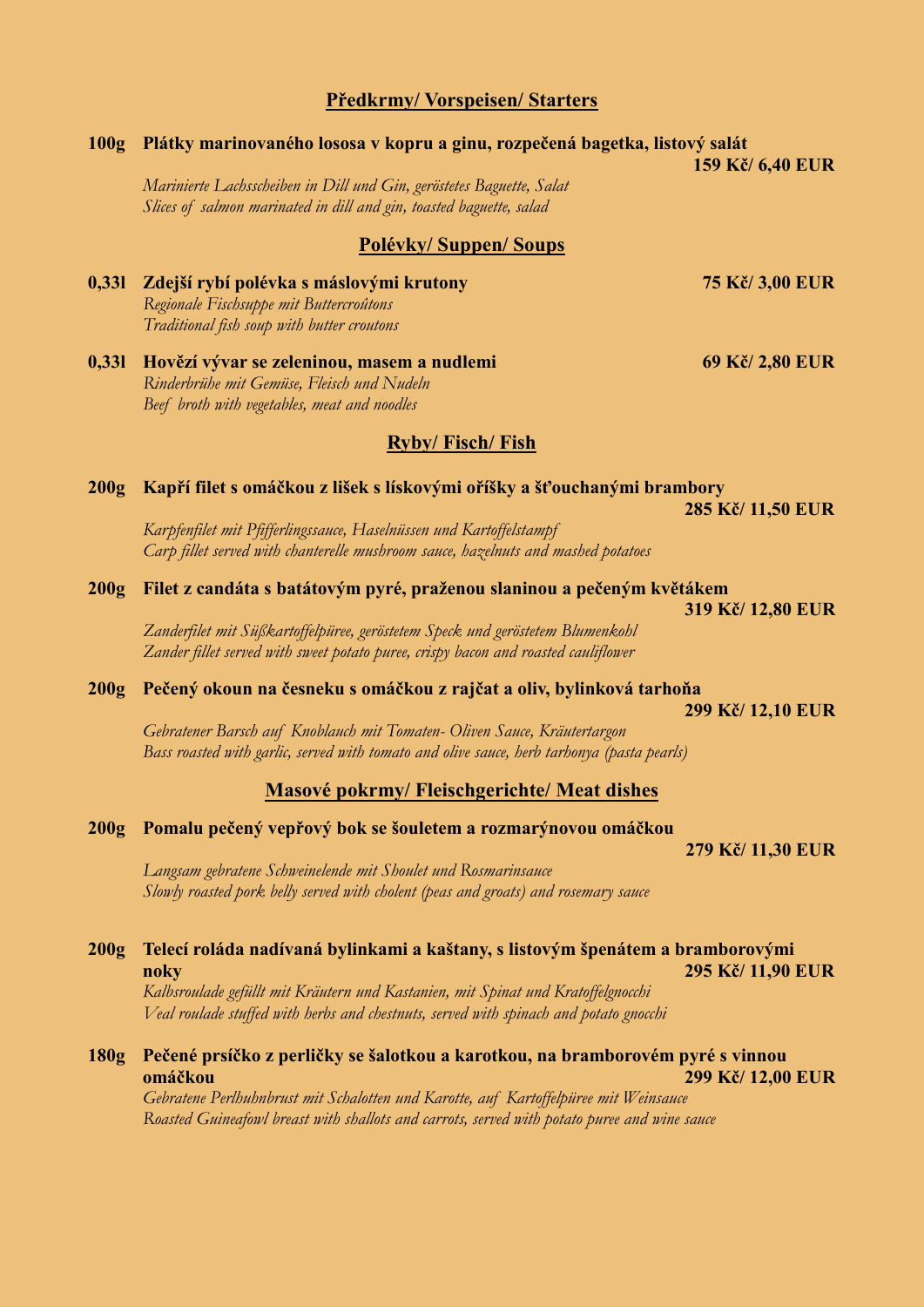### **Bezmasé pokrmy a saláty/ Vegetarische Gerichte und Salate/ Vegetarian dishes and salads**

- **350g Široké nudle se zeleninou, listovým špenátem, parmazánem a piniovými oříšky 219 Kč/ 8,90 EUR** *Breite Nudeln mit Gemüse, Spinat, Parmesan und Pinienkernen Noodles with vegetables, spinach, parmesan and pine nuts*
- **350g Grilovaný sýr z farmy Mláka na salátu z trhaných listů s rajčaty, kousky červené řepy a ořechů s medovo- hořčičným dresinkem 249 Kč/ 10,00 EUR** *Gegrillter Käse vom Bauernhof Mláka auf einem Salat aus gezupften Salat mit Tomaten, Rote-Bete- Stückchen und Nüssen mit Honig- Senf- Dressing Grilled cheese from local farm Mlaka, served on a green salad with tomatoes, beetroot and nuts with honey- mustard dressing*
- **200g Míchaný zeleninový salát s lístky polníčku a ibiškovým octem 79 Kč/ 3,20 EUR** *Gemischter Gemüsesalat mit Feldblättern und Hibiskusessig Mixed vegetable salad with field leaves and hibiscus vinegar*

# **Degustační rybí menu Zdejší kuchyně/ Degustation Fischmenü Tasting fish menu/**

*----------------------------------------------------------------------------------------------------------------------------------------------------------*

- **0,33l Zdejší rybí polévka s máslovými krutony** *Regionale Fischsuppe mit Buttercroûtons Traditional fish soup with butter croutons*
- **200g Filet z candáta s batátovým pyré, praženou slaninou a pečeným květákem** *Zanderfilet mit Süßkartoffelpüree, geröstetem Speck und geröstetem Blumenkohl Zander fillet served with sweet potato puree, crispy bacon and roasted cauliflower*
- **1ks Košíček z křehkého těsta plněný krémem z čerstvého sýru, citrusů a skořice, na omáčce ze slaného karamelu s čerstvým ovocem**

*Mürbeteig, gefüllt mit Frischkäsecreme, Zitrus und Zimt, gesalzene Karamellsauce mit frischen Früchten Tartelette with créme fresh, flavored with citrus and cinnamon, served with salted caramel sauce and fresh fruit* **Cena menu za osobu/** Menüpreis pro Person/ Menu price per person **449 Kč/ 18,10 EUR** ------------------------------------------------------------------------------------------------------------------------

### **Dezerty/ Desserte/ Deserts**

### **150g Kynuté buchtičky pečené na másle s rozinkami a jablky, přelité vanilkovo-rumovou omáčkou 139 Kč/ 5,60 EUR**

*In Butter gebackene Fermentbrötchen mit Rosinen und Äpfeln, garniert mit Vanille- Rum Sauce Traditionally baked sourdough buns with raisins and apples, smothered in vanilla- rum sauce*

- **1ks Košíček z křehkého těsta, plněný krémem z čerstvého sýru, citrusů a skořice, na omáčce ze slaného karamelu s čerstvým ovocem 109 Kč/ 4,40 EUR** *Mürbeteig, gefüllt mit Frischkäsecreme, Zitrus und Zimt, gesalzene Karamellsauce mit frischen Früchten Tartelette with créme fresh, flavored with citrus and cinnamon, served with salted caramel sauce and fresh fruit*
- **1ks Dorty a zákusky dle denní nabídky 69 Kč/ 2,80 EUR** *Dessert laut Tagesmenü/ Dessert according to the daily menu*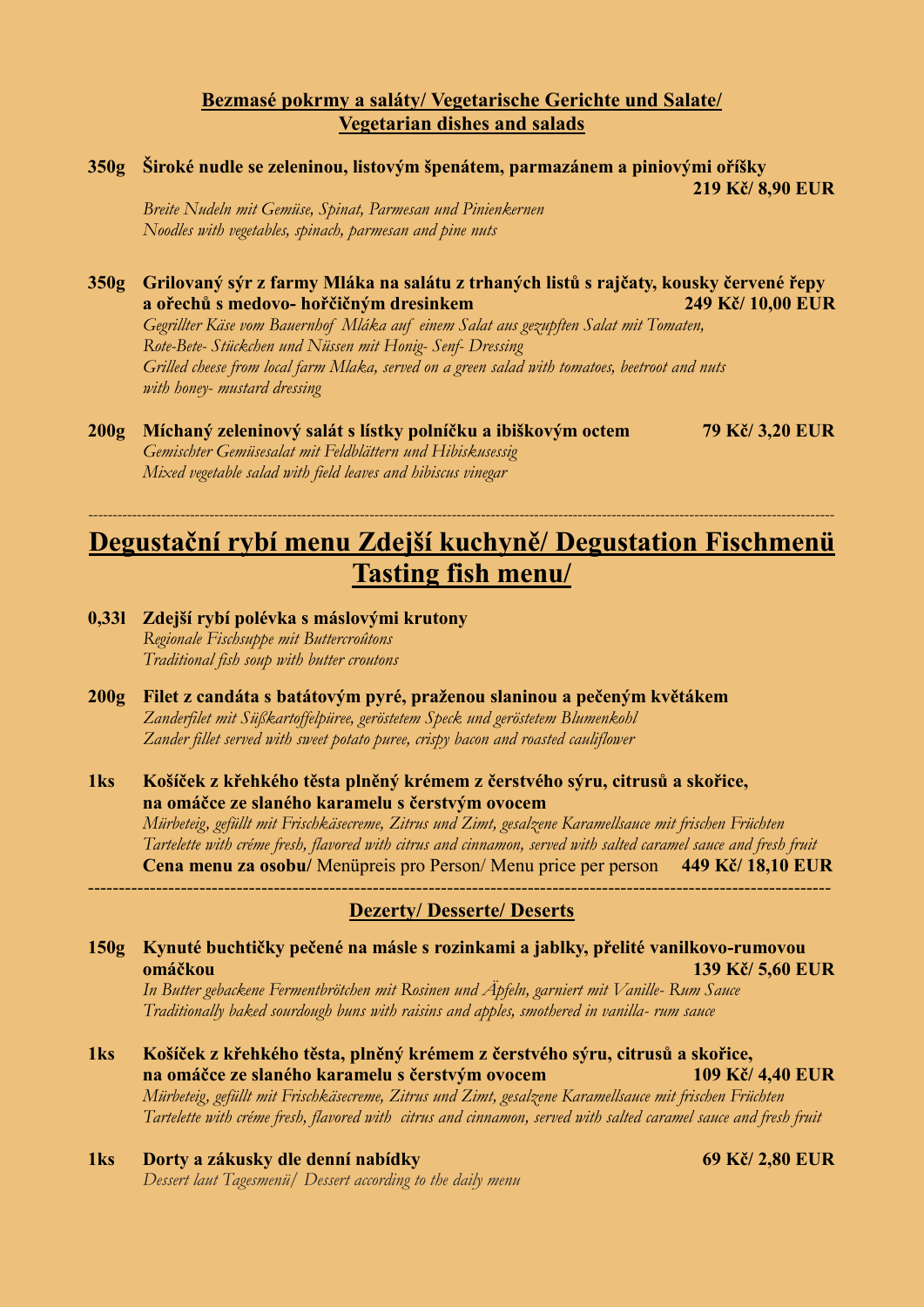# **Nealkoholické nápoje/ Erfrischungsgetränke/ Nonalcoholic drinks**

| 0,21                                                   | Lhenická jablečná šťáva 100%/ Juice 100%<br>Lhenice Fruchtsaft 100% von Lhenice/ Juice<br>Lhenice local fruit juice/ juice                                                                                                                                                                                                                                                                                    | 49 Kč/2,00 EUR                                                                                                                |  |  |
|--------------------------------------------------------|---------------------------------------------------------------------------------------------------------------------------------------------------------------------------------------------------------------------------------------------------------------------------------------------------------------------------------------------------------------------------------------------------------------|-------------------------------------------------------------------------------------------------------------------------------|--|--|
| 0,41                                                   | Ovocná limonáda dle nabídky (ovocný sirup, ovoce, soda, led)<br>Fruchtlimonade nach dem Angebot(Fruchtsirup, Obst, Soda, Eis)<br>Fruit lemonade according to daily offer(fruit syrup, fruit, soda, ice)                                                                                                                                                                                                       | <b>75 Kč/ 3,10 EUR</b>                                                                                                        |  |  |
| 0,331<br>0,251<br>0,251<br>0,201<br>0,31<br>0,11<br>11 | <b>Pramenitá voda Rajec</b> / Rajec Wasser/ Rajec water/<br><b>Cola Royal Crown</b><br><b>Chito Tonic</b><br><b>Tonic speciál</b><br><b>Almdudler</b><br>Kofola točená/vom Fass/draft/<br>Voda karafa/ Wasser Karaffe/ Carafe of tap water/                                                                                                                                                                   | 45 Kč/1,80 EUR<br>49 Kč/2,00 EUR<br>49 Kč/2,00 EUR<br>55 Kč/ 2,20 EUR<br>55 Kč/ 2,20 EUR<br>11 Kč/ 0,50 EUR<br>50 Kč/2,10 EUR |  |  |
|                                                        | <b>Pivo/Bier/Beer/</b>                                                                                                                                                                                                                                                                                                                                                                                        |                                                                                                                               |  |  |
| 0,31<br>0,51<br>0,331<br>0,31<br>0,51                  | Pilsner Urquell, světlý ležák, čepované/ vom Fass/ draft/<br>Pilsner Urquell světlý ležák, čepované/ vom Fass/ draft/<br>Birell, světlé nealkoholické pivo, lahvové<br>  alkoholfrei Bier, Flasche   non-alcoholic beer, bottle  <br>Birell, světlé nealkoholické pivo, čepované/ vom Fass/ draft/<br>Birell, světlé nealkoholické pivo, čepované<br>/ vom Fass, alkoholfrei Bier / draft non-alcoholik beer/ | 39 Kč/1,60 EUR<br>59 Kč/2,40 EUR<br>39 Kč/1,60 EUR<br>39 Kč/1,60 EUR<br>55 Kč/ 2,20 EUR                                       |  |  |
| 0,51<br>0,33                                           | <b>Radler</b> dle nabidky/ nach dem Angebot/ according to the offer/<br>Frisco dle nabidky/ nach dem Angebot/ according to the offer/                                                                                                                                                                                                                                                                         | 60 Kč/ 2,40 EUR<br>60 Kč/ 2,40 EUR                                                                                            |  |  |
|                                                        | <b>Aperitivy/Aperitifs/Aperitifs</b>                                                                                                                                                                                                                                                                                                                                                                          |                                                                                                                               |  |  |
| 0,11                                                   | Cinzano dle nabídky / nach dem Angebot / according to the offer/<br>0,051 Campari                                                                                                                                                                                                                                                                                                                             | <b>70 Kč/ 2,90 EUR</b><br><b>70 Kč/ 2,90 EUR</b>                                                                              |  |  |
|                                                        | <u>Vína a šumivá vína/Wein und Schaumweine/Wine and sparkling wines/</u>                                                                                                                                                                                                                                                                                                                                      |                                                                                                                               |  |  |
| 0,151                                                  | Víno po skleničce Fangalo (bílé, růžové, červené)<br>Wein Fangalo(Weiß, Rosa, Rot)/ Fangfalo Wine(white, pink, red)                                                                                                                                                                                                                                                                                           | <b>56 Kč/ 2,40 EUR</b>                                                                                                        |  |  |
| 0,151                                                  | <b>Vino po skleničce Phant/</b> Glas Wein Phant/ Phart wine Phant<br><b>Bilé- Chardonnay, Muscat/ Weiß, white/</b><br><b>Červené- Shiraz</b> / Rot, red/                                                                                                                                                                                                                                                      | <b>79 Kč/3,20 EUR</b>                                                                                                         |  |  |
| 0,11                                                   | <b>Prosseco Frizzante</b>                                                                                                                                                                                                                                                                                                                                                                                     | 65 Kč/ 2,60 EUR                                                                                                               |  |  |
|                                                        | Využijte široké nabídky vín z naší vinné karty                                                                                                                                                                                                                                                                                                                                                                |                                                                                                                               |  |  |
| Andere Angebot von der Weinkarte                       |                                                                                                                                                                                                                                                                                                                                                                                                               |                                                                                                                               |  |  |
| Other offer from the wine list                         |                                                                                                                                                                                                                                                                                                                                                                                                               |                                                                                                                               |  |  |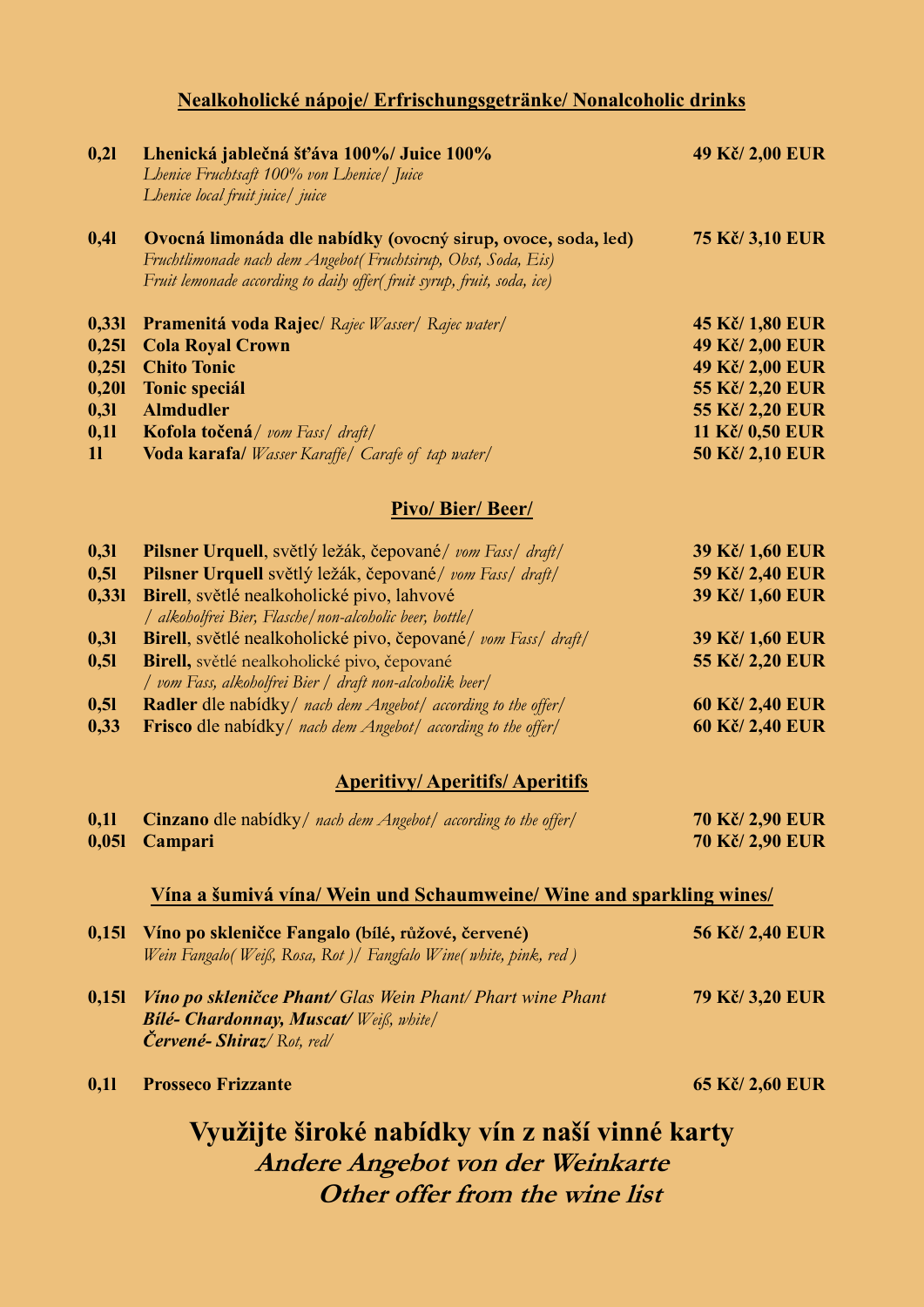### **Značkové likéry a lihoviny/ Markenliköre und Spirituosen/ Branded liqueurs and spirits**

| 0,041                                     | Becherovka Original, Becherovka Nefiltr                                   | 55 Kč/ 2,20 EUR        |  |  |
|-------------------------------------------|---------------------------------------------------------------------------|------------------------|--|--|
| 0,041                                     | <b>Fernet Stock</b> – dle nabidky/ nach dem Angebot/ sccording the offer/ | 55 Kč/ 2,20 EUR        |  |  |
| 0,041                                     | <b>Slivovice Jelínek</b>                                                  | 65 Kč/2,60 EUR         |  |  |
| 0,041                                     | <b>Jägermeister</b>                                                       | 65 Kč/2,60 EUR         |  |  |
| 0,041                                     | <b>Gin Beefeater</b> (Dry, Pink, Blood Orange)                            | <b>75 Kč/ 3,10 EUR</b> |  |  |
| 0,041                                     | Gin Malfy (Rosa, con Limone, con Arancia)                                 | 90 Kč/3,60 EUR         |  |  |
| 0,041                                     | <b>Vodka Absolut</b>                                                      | 70 Kč/2,90 EUR         |  |  |
| 0,041                                     | Třeboňská lázeňská Brusinka                                               | 60 Kč/2,40 EUR         |  |  |
| 0,041                                     | <b>Bayleis</b> (3,7)                                                      | <b>70 Kč/ 2,90 EUR</b> |  |  |
| 0,041                                     | Vaječný likér(3,7)/ Eierlikör/ eggnog/, Griotte                           | 50 Kč/2,10 EUR         |  |  |
| 0,041                                     | <b>Malibu</b>                                                             | <b>70 Kč/ 2,90 EUR</b> |  |  |
| 0,041                                     | <b>Grappa Fior di Vite</b>                                                | 75 Kč/ 3,10 EUR        |  |  |
| <b>Whisky, Bourbon</b>                    |                                                                           |                        |  |  |
| 0,041                                     | <b>Jameson</b>                                                            | <b>75 Kč/ 3,10 EUR</b> |  |  |
| 0,041                                     | <b>Tullamore dew</b>                                                      | <b>75 Kč/ 3,10 EUR</b> |  |  |
| 0,041                                     | <b>Ballantine's</b>                                                       | <b>75 Kč/ 3,10 EUR</b> |  |  |
| 0,041                                     | <b>Chivas Regal XV</b>                                                    | 180 Kč/7,30 EUR        |  |  |
| 0,041                                     | <b>Four Roses</b>                                                         | <b>75 Kč/ 3,10 EUR</b> |  |  |
|                                           | Tuzemské a světové rumy                                                   |                        |  |  |
|                                           | 0,041 Jindřichohradecký Tuzemák                                           | 45 Kč/1,80 EUR         |  |  |
|                                           | 0,041 Republica Exclusive                                                 | 65 Kč/2,60 EUR         |  |  |
| 0,041                                     | <b>Havana Club 3 Años</b>                                                 | <b>75 Kč/ 3,10 EUR</b> |  |  |
| 0,041                                     | Havana Club 7 Años                                                        | 129 Kč/ 5,20 EUR       |  |  |
| 0,041                                     | Legendario                                                                | 99 Kč/ 4,00 EUR        |  |  |
| 0,041                                     | <b>Don Papa</b>                                                           | 135 Kč/ 5,40 EUR       |  |  |
|                                           | 0,041 Ron Zacapa Centenario 23 yo                                         | 155 Kč/ 6,30 EUR       |  |  |
| 0,041                                     | <b>Ron Diplomatico 12 yo</b>                                              | 155 Kč/ 6,30 EUR       |  |  |
|                                           | <b>Cognac, Brandy</b>                                                     |                        |  |  |
| 0,041                                     | Ararat 20 yo Nairi                                                        | 190 Kč/7,70 EUR        |  |  |
| 0,041                                     | Martell V.S.O.P. Medaillon 12 yo                                          | 180 Kč/7,30 EUR        |  |  |
| 0,041                                     | <b>Courvoisier V.S.O.P</b>                                                | 190 Kč/7,70 EUR        |  |  |
| 0,041                                     | Godet Peararadise (originální hruškový cognac)                            | 150 Kč/ 6,10 EUR       |  |  |
| 0,041                                     | Metaxa *******                                                            | 110 Kč/ 4,40 EUR       |  |  |
| Míchané nápoje/ Mixgetränke/ Mixed drinks |                                                                           |                        |  |  |

| 0,31  | Aperol Spritz (0,1 dcl Prosseco Frizzante, 0,07 dcl Aperol, soda, pomeranč, led) |                  |  |
|-------|----------------------------------------------------------------------------------|------------------|--|
|       | 0,1 dcl Prosseco Frizzante, 0,07 dcl Aperol, Soda, Orange, Eis                   |                  |  |
|       | 0,1 dcl Prosseco Frizzante, Aperol 0,07 dcl, soda, orange, ice                   | 109 Kč/ 4,40 EUR |  |
|       |                                                                                  |                  |  |
| 0,331 | Mojito (Havana Club 0,04dcl, limeta, máta, cukr třtinový, soda, led)             | 115 Kč/ 4,70 EUR |  |
|       | Havana Club 0,04 dcl, Limette, Minze, Rohrzucker, Soda, Eis                      |                  |  |
|       | Havana Club 0,04 dcl, lime, mint, cane sugar, soda, ice                          |                  |  |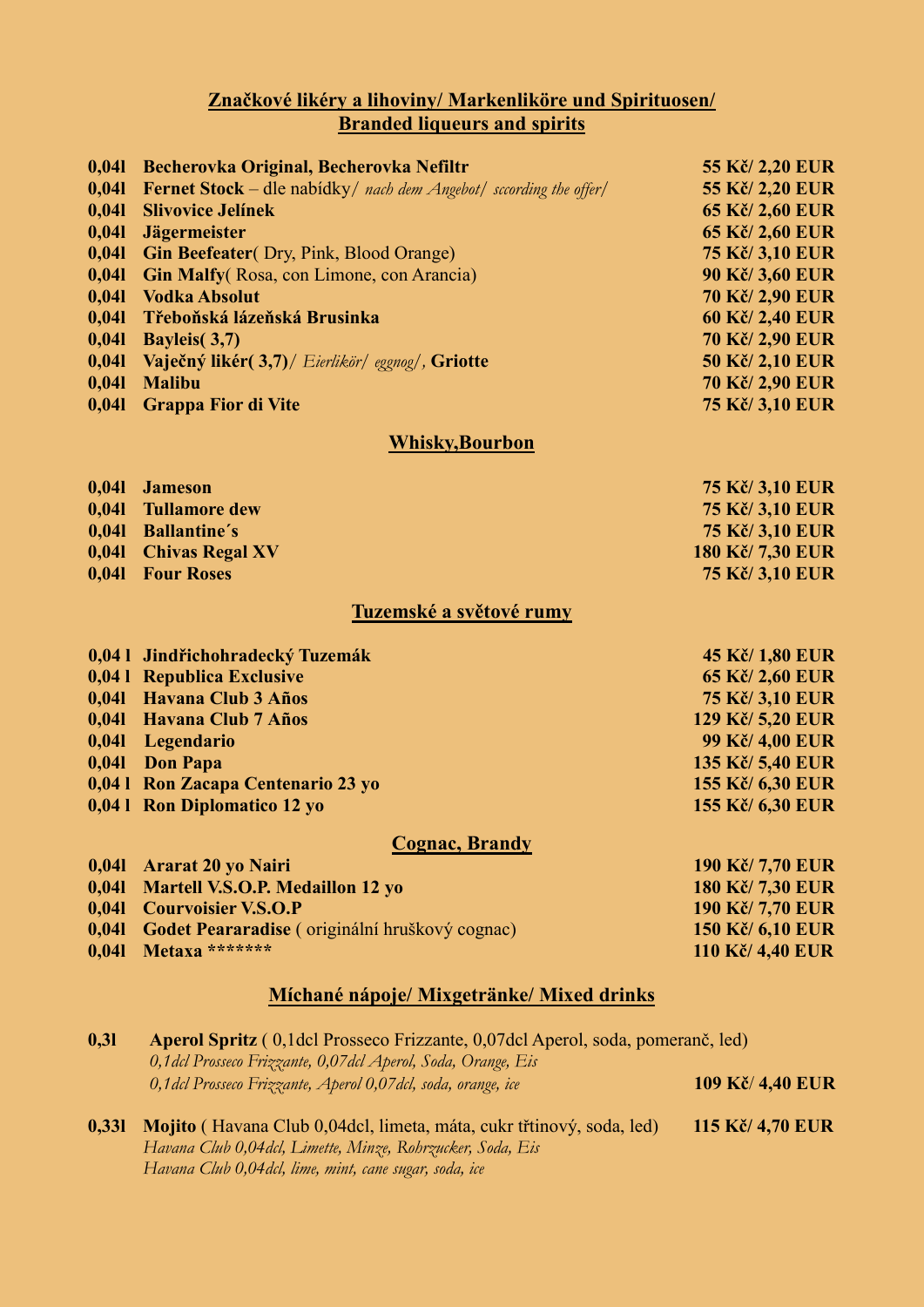### **Káva a teplé nápoje/ Kaffee und heiße Getränke/ Coffee and hot drinks**

| 7g              | Káva Turecká/ Türkischer Kaffee/ Turkish coffeel                           | 45 Kč/1,80 EUR         |
|-----------------|----------------------------------------------------------------------------|------------------------|
| 7g              | <b>Espresso</b>                                                            | 50 Kč/ 2,10 EUR        |
| 14g             | <b>Espresso Doppio</b>                                                     | 80 Kč/3,30 EUR         |
| 7g              | <b>Espresso Lungo</b>                                                      | 55 Kč/ 2,20 EUR        |
| 7g              | Cappuccino                                                                 | 65 Kč/ 2,60 EUR        |
| 7g              | <b>Káva Latte</b>                                                          | <b>75 Kč/3,10 EUR</b>  |
| 7g              | Káva Vídeňská/ Wiener Kaffee/ Viennese coffee/                             | 65 Kč/ 2,60 EUR        |
| 7g              | Káva Alžírská / Algerischer Kaffee / Algerian coffee / (3,7)               | <b>75 Kč/ 3,10 EUR</b> |
| 1 <sub>ks</sub> | <b>Caj dle nabídky</b> / Tee nach Angebot/ Tea according to the offer/     | 49 Kč/2,00 EUR         |
| 0,151           | Svařené víno(bílé, červené), pomeranč, citron                              | 65 Kč/2,60 EUR         |
|                 | Glühwein(Weiß, Rot) Orange, Zitrone  Mulled wine(white, red) orange, lemon |                        |

**0,04l Grog Tuzemák, citron 65 Kč/ 2,60 EUR**



### **K vínu a pivu/ Snacks**

#### **Arašídy solené, pistácie, mandle, chips, atd. dle nabídky 69 Kč/ 2,80 EUR**

*Gesalzene Erdnüsse, Pistazien, Mandeln, Chips usw. je nach Angebot Salted peanuts, pistachios, almonds, chips, etc. according to the offer*

Poslední objednávky nápojů přijmeme 15 minut před zavírací dobou, objednávky kuchyně končí ve 21:15 hodin. Změna provozní doby je možná aktuálním vyznačením na vstupu do restaurace.

Smluvní ceny jsou uvedeny včetně DPH, váhy masa jsou uvedeny v gramech, v syrovém stavu. Vybrané pokrmy mají již v ceně zakomponovanou přílohu a z ceny se neodečítá.

Informace o obsažených alergenech (al.+ číslo alergenu) poskytne obsluha na vyžádaní zákazníka. Allergens information available upon request.





**[www.zlatahvezda.cz](http://www.zlatahvezda.cz/) mob. +420 607 033 413 tel. +420 384 757 111 e-mail:mailbox@zlatahvezda.cz** PROVOZOVATEL: ADRIA - NEPTUN spol. s r. o., Václavské nám. 26/784, 110 00 Praha 1. IČ: 40766519, DIČ: CZ4076651